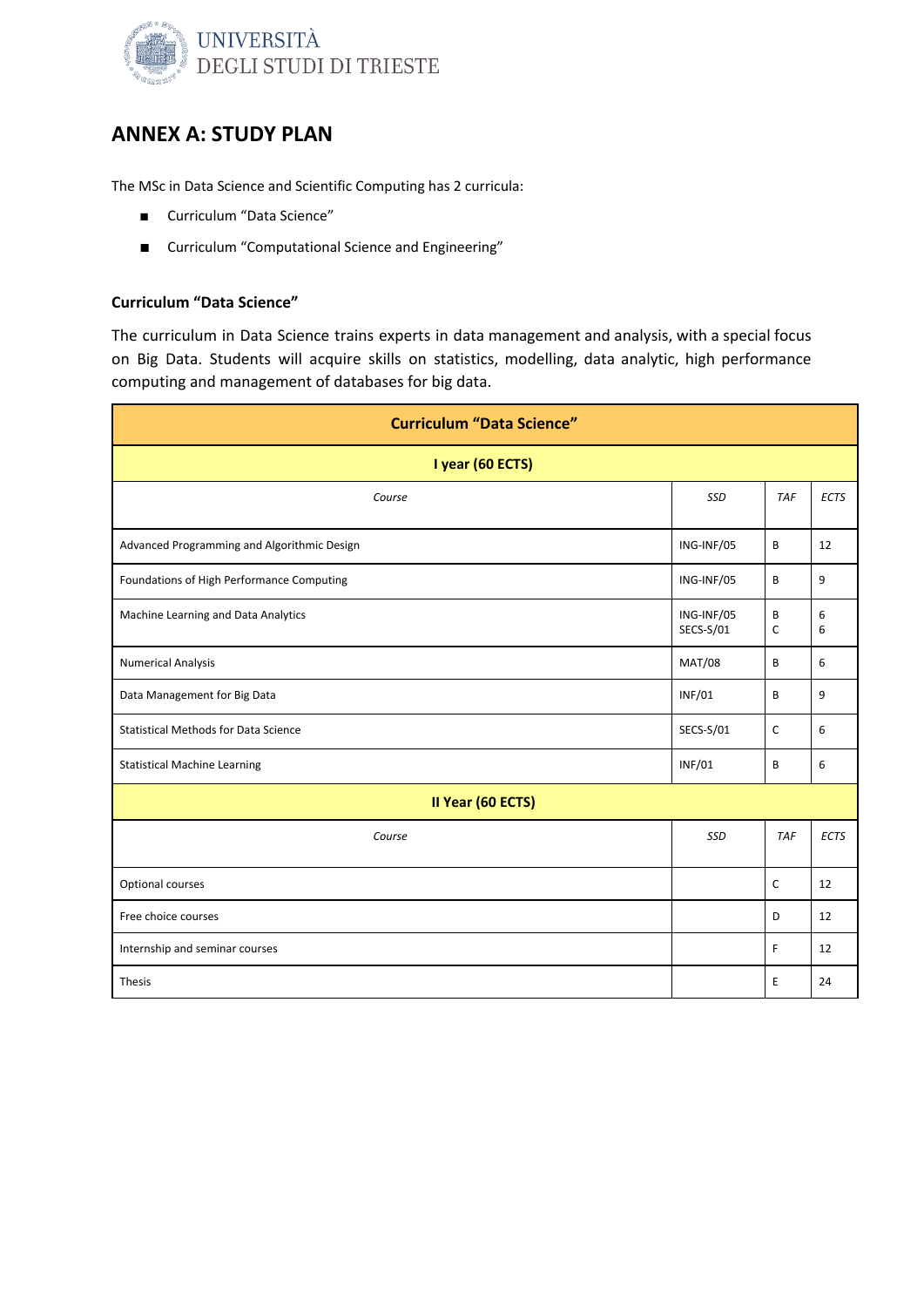

In the study plan you can enter some optional courses (TAF C) to be chosen between:

| <b>Optional Courses</b>             |               |              |            |  |  |
|-------------------------------------|---------------|--------------|------------|--|--|
| Course                              | SSD           | <b>TAF</b>   | <b>CFU</b> |  |  |
| Stochastic Modelling and Simulation | <b>INF/01</b> | $\mathsf{C}$ | 6          |  |  |
| <b>Optimisation Models</b>          | MAT/09        | C            | 9          |  |  |
| Network Science                     | <b>INF/01</b> | C            | 6          |  |  |
| <b>Information Retrieval</b>        | ING-INF/05    | $\mathsf{C}$ | 6          |  |  |
| Social Network Analysis             | SECS-S/05     | C            | 6          |  |  |
| <b>Big Data Bioinformatics</b>      | <b>INF/01</b> | C            | 6          |  |  |
| <b>Genomic Data Analytics</b>       | MED/03        | C            | 6          |  |  |
| <b>Cyber-Physical Systems</b>       | <b>INF/01</b> | C            | 6          |  |  |
| <b>Health Data Analytics</b>        | MED/01        | C            | 6          |  |  |
| Software Development Methods        | ING-INF/05    | C            | 6          |  |  |
| <b>Optimisation and Design</b>      | ING-IND/08    | C            | 9          |  |  |

In the study plan you can enter some free choice courses (TAF D) that can be selected from those listed below, or from any course available in the university of Trieste, provided its compatibility with the training program. Please check the actual activation of the following courses in the year of interest.

| <b>Free Choice Courses</b>                      |               |     |     |  |  |
|-------------------------------------------------|---------------|-----|-----|--|--|
| Course                                          | <b>SSD</b>    | TAF | CFU |  |  |
| All courses of previous tables                  |               | D   |     |  |  |
| Open Data Management and the Cloud              | ING-INF/05    | D   | 6   |  |  |
| Computer Vision and Pattern Recognition         | ING-INF/05    | D   | 6   |  |  |
| <b>Bayesian Statistics</b>                      | SECS-S/01     | D   | 6   |  |  |
| Algorithms for Massive Data                     | <b>INF/01</b> | D   | 6   |  |  |
| Management of Health Data                       | ING-INF/06    | D   | 6   |  |  |
| <b>Biomedical Signals and Bioimage Analysis</b> | ING-INF/06    | D   | 6   |  |  |
| <b>Applied Genomics</b>                         | <b>BIO/18</b> | D   | 6   |  |  |
| <b>Advanced Mathematical Methods</b>            | <b>MAT/05</b> | D   | 6   |  |  |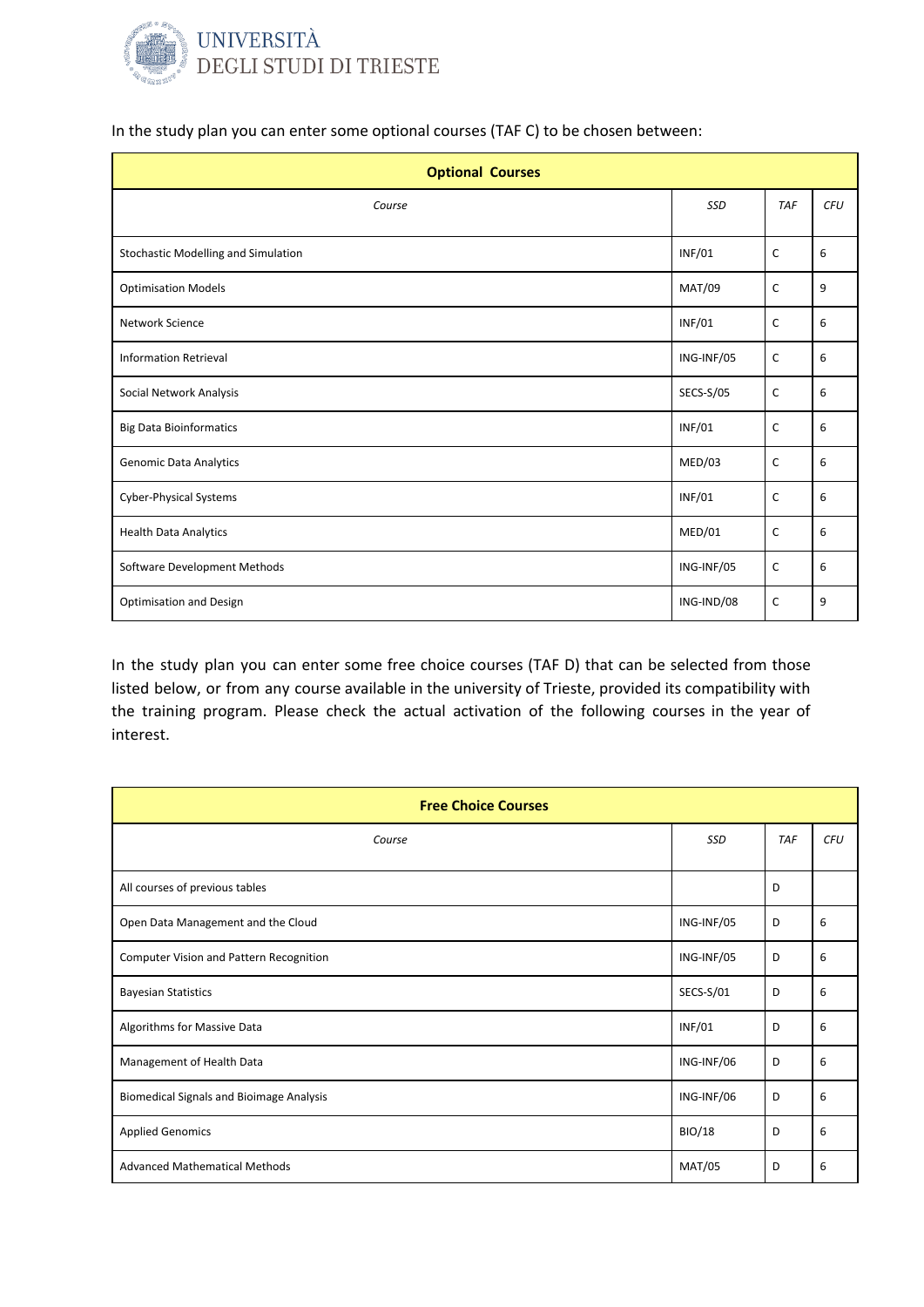

| <b>Advanced Numerical Analysis</b>                        | <b>MAT/08</b> | D | b |
|-----------------------------------------------------------|---------------|---|---|
| Systems and Control Theory                                | ING-INF/04    | D |   |
| Optimal and Robust Control                                | ING-INF/04    | D |   |
| <b>Molecular Simulation</b>                               | ING-IND/24    | D |   |
| Other courses (****)<br>(****) They can belong to any SSD |               | D |   |

The curriculum in Computational Science and Engineering forms qualified graduates in Computational Science and Engineering. The student will acquire mathematical modeling skills, knowledge of numerical simulation methods, data analytics, computational intensive computing and scientific programming.

| <b>Curriculum "Computational Science and Engineering"</b> |                         |                   |             |
|-----------------------------------------------------------|-------------------------|-------------------|-------------|
| I anYearno (60 ECTS)                                      |                         |                   |             |
| Course                                                    | SSD                     | <b>TAF</b>        | <b>CFU</b>  |
| Advanced Programming and Algorithmic Design               | ING-INF/05              | B                 | 12          |
| Foundations of High Performance Computing                 | ING-INF/05              | B                 | 9           |
| Machine Learning and Data Analytics                       | ING-INF/05<br>SECS-S/01 | B<br>$\mathsf{C}$ | 6<br>6      |
| <b>Numerical Analysis</b>                                 | <b>MAT/08</b>           | B                 | 6           |
| Stochastic Modelling and Simulation                       | <b>INF/01</b>           | B                 | 6           |
| <b>Advanced Numerical Analysis</b>                        | <b>MAT/08</b>           | B                 | 6           |
| <b>Optimisation Models</b>                                | <b>MAT/09</b>           | B                 | 9           |
| II Year (60 ECTS)                                         |                         |                   |             |
| Course                                                    | SSD                     | <b>TAF</b>        | <b>ECTS</b> |
| Optional courses                                          |                         | $\mathsf{C}$      | 12          |
| Free choice courses                                       |                         | D                 | 12          |
| Internship and seminar courses                            |                         | F                 | 12          |
| <b>Thesis</b>                                             |                         | E                 | 24          |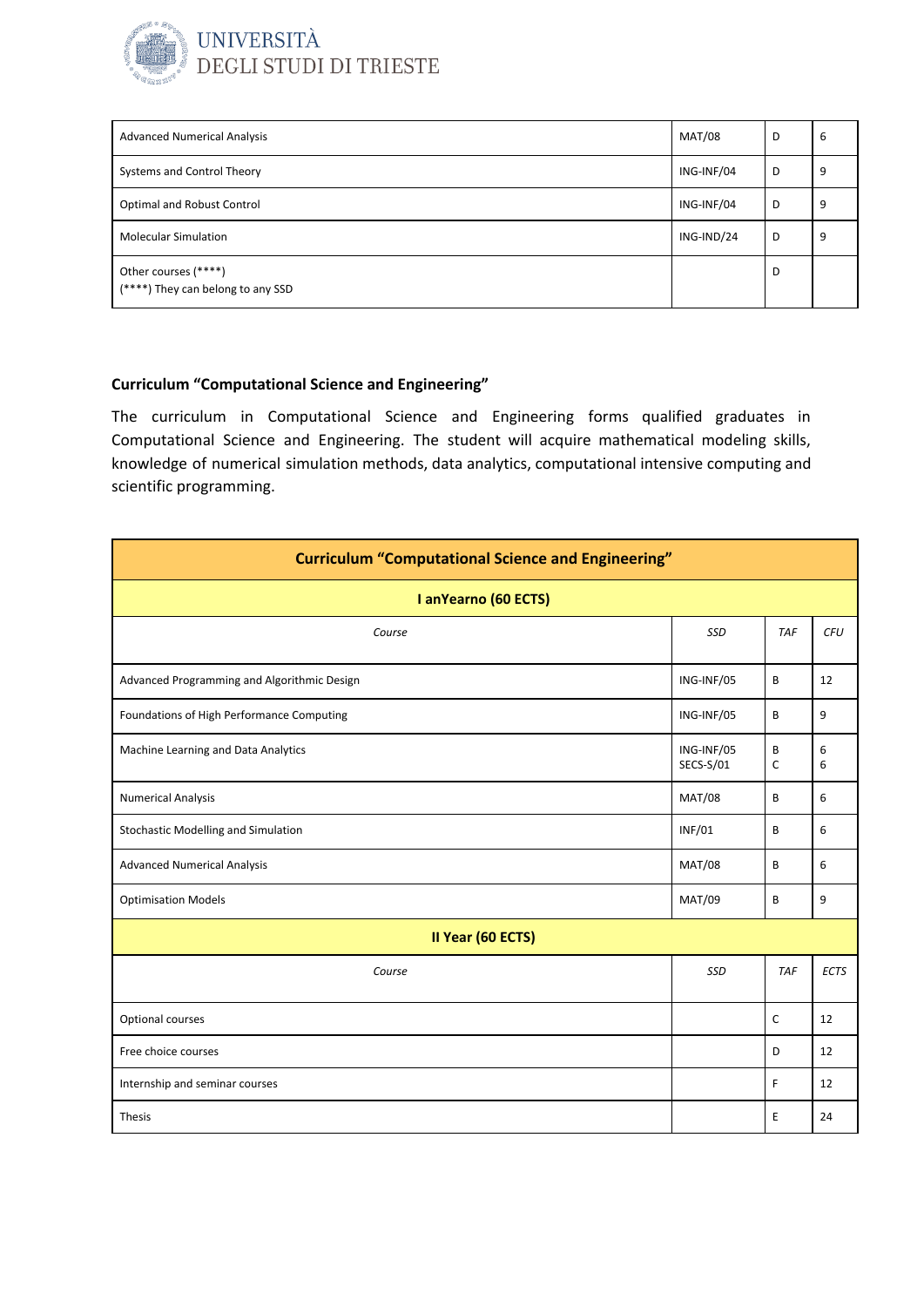

In the study plan you can enter some optional courses (TAF C) to be chosen between:

| <b>Optional Courses</b>                          |               |              |            |  |  |
|--------------------------------------------------|---------------|--------------|------------|--|--|
| Course                                           | SSD           | <b>TAF</b>   | <b>CFU</b> |  |  |
| <b>Optimisation and Design</b>                   | ING-IND/08    | C            | 9          |  |  |
| Systems and Control Theory                       | ING-INF/04    | C            | 9          |  |  |
| Optimal and Robust Control                       | ING-INF/04    | C            | 9          |  |  |
| <b>Fluid Dynamics</b>                            | ICAR/01       | C            | 6          |  |  |
| Computational Methods for Turbulent Fluids       | ICAR/01       | C            | 6          |  |  |
| <b>Advanced Mathematical Methods</b>             | <b>MAT/05</b> | C            | 6          |  |  |
| <b>Computational Physics Laboratory</b>          | FIS/01        | C            | 6          |  |  |
| <b>Computational Quantum Chemistry</b>           | CHIM/02       | C            | 6          |  |  |
| <b>Molecular Simulation</b>                      | ING-IND/24    | C            | 9          |  |  |
| Astrophysics                                     | FIS/05        | $\mathsf{C}$ | 6          |  |  |
| Formation of Cosmological Large-Scale Structures | FIS/05        | C            | 9          |  |  |
| <b>Statistical Machine Learning</b>              | <b>INF/01</b> | C            | 6          |  |  |
| <b>Cyber-Physical Systems</b>                    | <b>INF/01</b> | C            | 6          |  |  |
| Software Development Methods                     | ING-INF/05    | C            | 6          |  |  |

In the study plan you can enter some free choice courses (TAF D) that can be selected from those listed below, or from any course available in the university of Trieste, provided its compatibility with the training program. Please check the actual activation of the following courses in the year of interest.

| <b>Free Choice Courses</b>                  |               |            |     |  |
|---------------------------------------------|---------------|------------|-----|--|
| Course                                      | SSD           | <b>TAF</b> | CFU |  |
| All courses of previous tables              |               | D          |     |  |
| Data Management for Big Data                | <b>INF/01</b> | D          | 9   |  |
| Network Science                             | <b>INF/01</b> | D          | 6   |  |
| <b>Statistical Methods for Data Science</b> | SECS-S/01     | D          | 6   |  |
| <b>Big Data Bioinformatics</b>              | <b>INF/01</b> | D          | 6   |  |
| Open data management and the cloud          | ING-INF/05    | D          | 6   |  |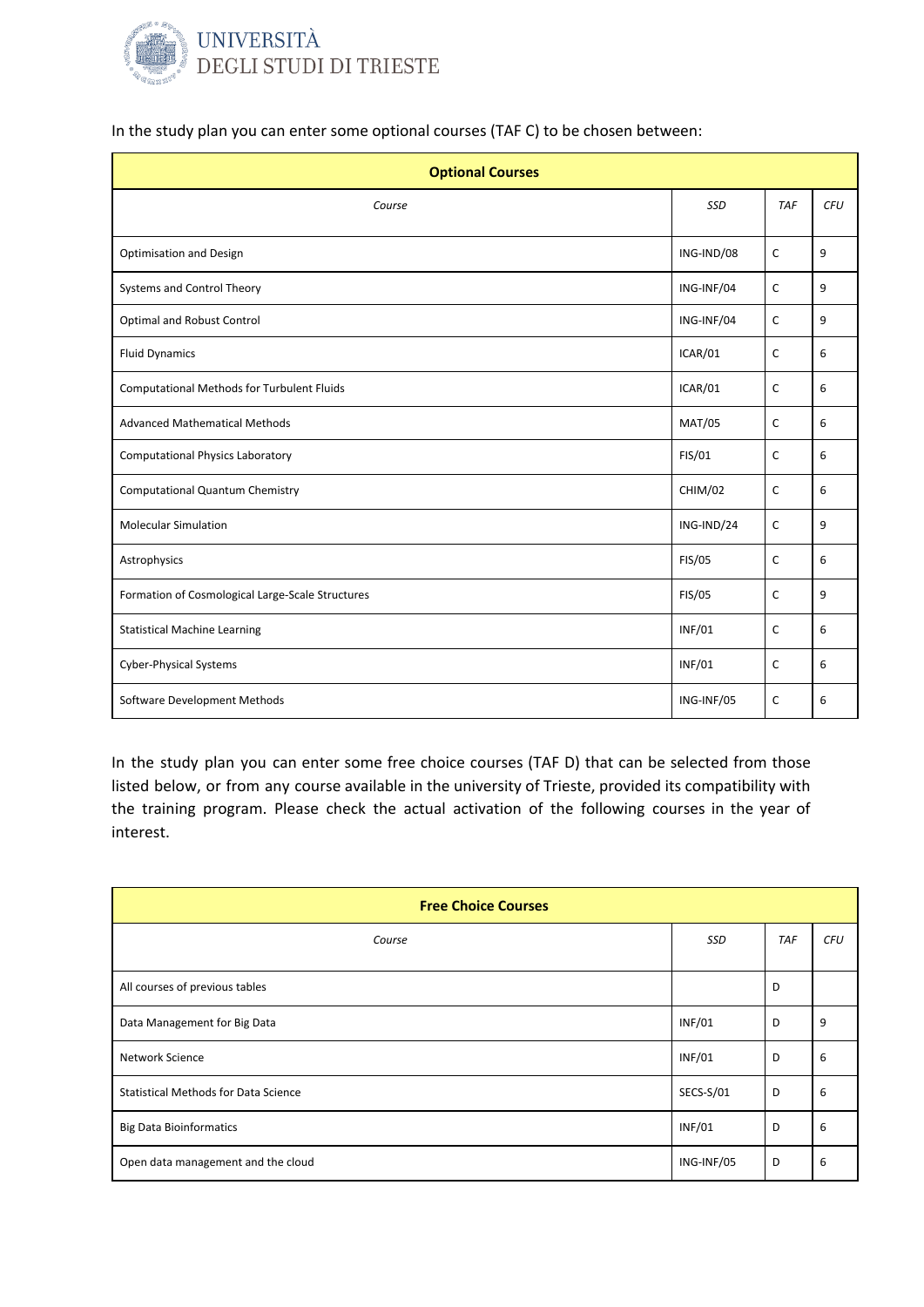

| <b>Information Retrieval</b>                              | ING-INF/05    | D | 6 |
|-----------------------------------------------------------|---------------|---|---|
| <b>Bayesian Statistics</b>                                | SECS-S/01     | D | 6 |
| Social Network Analysis                                   | SECS-S/05     | D | 6 |
| Algorithms for Massive Data                               | <b>INF/01</b> | D | 6 |
| Computer Vision and Pattern Recognition                   | ING-INF/05    | D | 6 |
| <b>Computational Fluid Mechanics</b>                      | ING-IND/10    | D | 6 |
| Biofluidodynamics                                         | ING-IND/34    | D | 9 |
| <b>Environmental Hydraulics</b>                           | ICAR/01       | D | 6 |
| <b>Statistical Mechanics</b>                              | CHIM/02       | D | 6 |
| Physics of Atmosphere                                     | <b>FIS/06</b> | D | 6 |
| Oceanography                                              | GEO/12        | D | 6 |
| <b>Theoretical Astrophysics</b>                           | FIS/05        | D | 6 |
| Numerical Methods in Quantum Mechanics                    | FIS/03        | D | 6 |
| Simulation of Multibody Systems                           | FIS/03        | D | 6 |
| <b>Genomic Data Analytics</b>                             | MED/03        | D | 6 |
| <b>Health Data Analytics</b>                              | MED/01        | D | 6 |
| <b>Biomedical Signals and Bioimage analysis</b>           | ING-INF/06    | D | 6 |
| Other courses (****)<br>(****) They can belong to any SSD |               | D |   |

Remark: SSD is an italian categorization of scientific disciplines, which is alternative to ERC one, and is mainly used in academic staff recruitment. Check this web page for a translation of SSDs in English: [goo.gl/nKX15c.](https://goo.gl/nKX15c)

Here you can find an explanation of the italian grading system in the university: [goo.gl/PYVFTC](https://goo.gl/PYVFTC)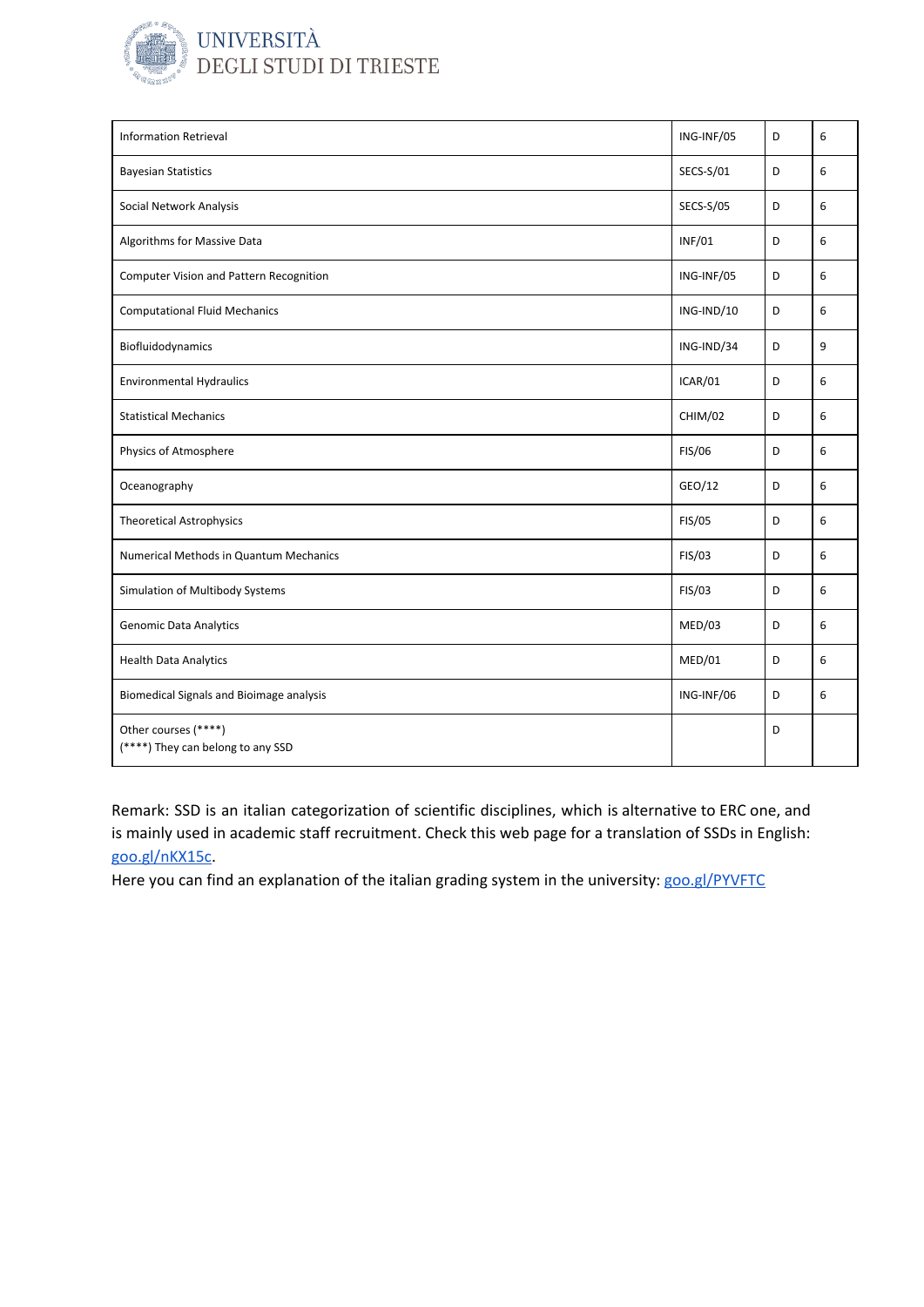

### ANNEX B: SPECIALIZATIONS AND PROPOSED STUDY PLANS

## Curriculum: Data Science

### Specialization in Data Science for Healthcare

### I Year

| Course                                      | <b>SSD</b>              | <b>TAF</b> | <b>CFU</b> | <b>SEM</b>    |
|---------------------------------------------|-------------------------|------------|------------|---------------|
| Advanced Programming and Algorithmic Design | ING-INF/05              | B          | 12         | H             |
| Foundations of High Performance Computing   | ING-INF/05              | B          | 9          |               |
| Machine Learning and Data Analytics         | ING-INF/05<br>SECS-S/01 | B<br>C     | 6<br>6     |               |
| <b>Numerical Analysis</b>                   | <b>MAT/08</b>           | B          | 6          |               |
| Data Management for Big Data                | <b>INF/01</b>           | B          | 9          | $\mathbf{I}$  |
| <b>Statistical Methods for Data Science</b> | SECS-S/01               | C          | 6          | $\mathbf{II}$ |
| <b>Statistical Machine Learning</b>         | <b>INF/01</b>           | B          | 6          | $\mathbf{H}$  |

| Course                                          | SSD           | <b>TAF</b>   | <b>CFU</b> | <b>SEM</b>    |  |
|-------------------------------------------------|---------------|--------------|------------|---------------|--|
| <b>Health Data Analytics</b>                    | MED/01        | C            | 6          | $\mathbf{I}$  |  |
| Software Development Methods                    | ING-INF/05    | $\mathsf{C}$ | 6          |               |  |
| Management of Health Data                       | ING-INF/06    | D            | 6          |               |  |
| At least 6 CFU between                          |               |              |            |               |  |
| <b>Biomedical Signals and Bioimage Analysis</b> | ING-INF/06    | D            | 6          |               |  |
| <b>Information Retrieval</b>                    | ING-INF/05    | $\mathsf{C}$ | 6          | $\mathbf{II}$ |  |
| Computer Vision and Pattern Recognition         | ING-INF/05    | D            | 6          |               |  |
| <b>Optimization Models</b>                      | <b>MAT/09</b> | C            | 9          | $\mathbf{II}$ |  |
| Open Data Management and the Cloud              | ING-INF/05    | D            | 6          |               |  |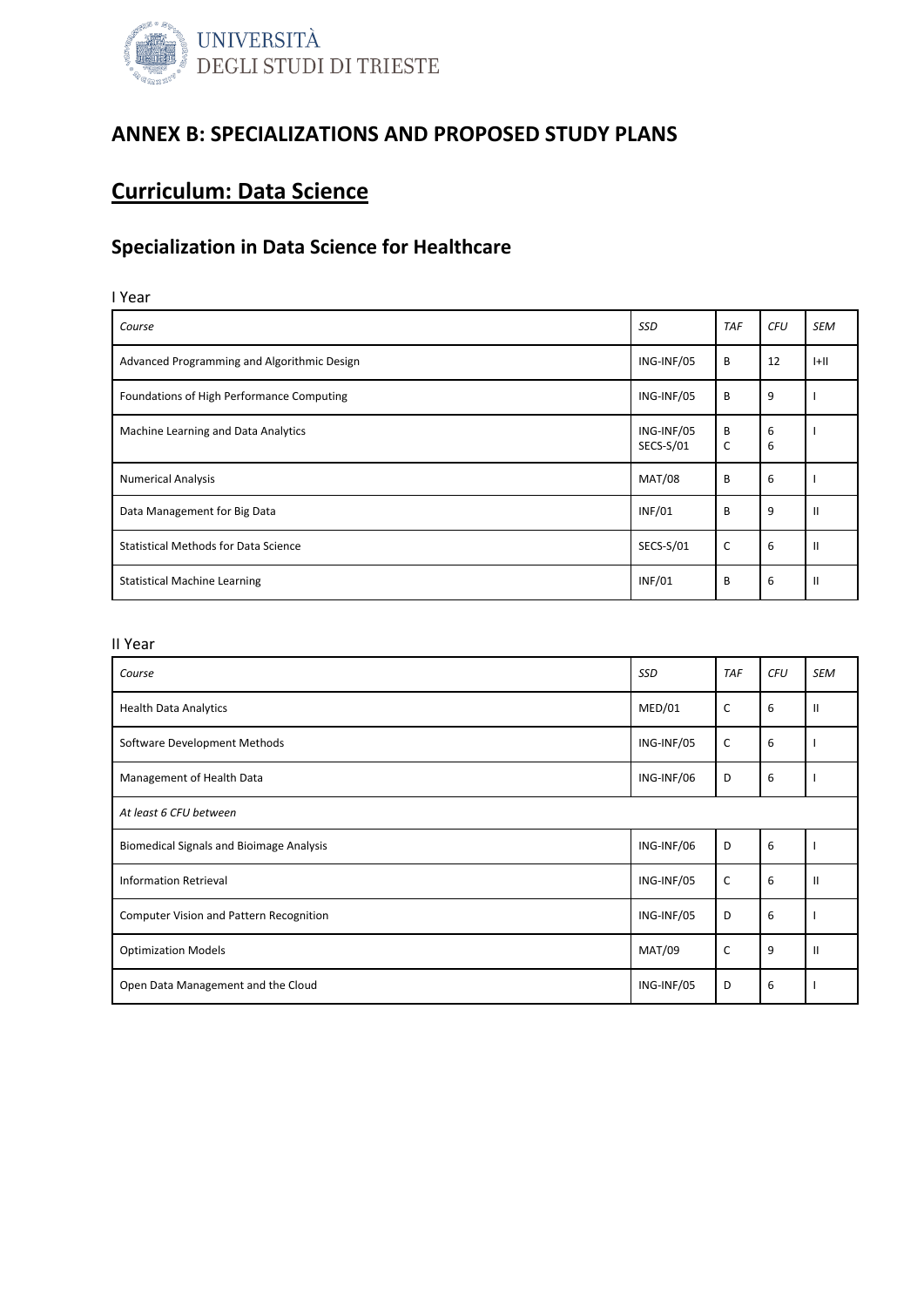

### Specialization in Data Science for Life Sciences

I Year

| Course                                      | <b>SSD</b>              | <b>TAF</b> | <b>CFU</b> | <b>SEM</b>   |
|---------------------------------------------|-------------------------|------------|------------|--------------|
| Advanced Programming and Algorithmic Design | ING-INF/05              | B          | 12         | $ +  $       |
| Foundations of High Performance Computing   | ING-INF/05              | B          | 9          |              |
| Machine Learning and Data Analytics         | ING-INF/05<br>SECS-S/01 | B<br>C     | 6<br>6     |              |
| <b>Numerical Analysis</b>                   | <b>MAT/08</b>           | B          | 6          |              |
| Data Management for Big Data                | <b>INF/01</b>           | B          | 9          | $\mathbf{I}$ |
| <b>Statistical Methods for Data Science</b> | SECS-S/01               | C          | 6          | H            |
| <b>Statistical Machine Learning</b>         | <b>INF/01</b>           | B          | 6          | H            |

| Course                              | <b>SSD</b>    | <b>TAF</b> | <b>CFU</b> | <b>SEM</b>    |  |
|-------------------------------------|---------------|------------|------------|---------------|--|
| <b>Genomic Data Analytics</b>       | MED/03        | C          | 6          | Ш             |  |
| <b>Big Data Bioinformatics</b>      | <b>INF/01</b> | C          | 6          |               |  |
| <b>Applied Genomics</b>             | <b>BIO/18</b> | D          | 6          |               |  |
| At least 6 CFU between              |               |            |            |               |  |
| Algorithms for Massive Data         | <b>INF/01</b> | D          | 6          | $\mathbf{II}$ |  |
| Stochastic Modelling and Simulation | <b>INF/01</b> | C          | 6          | $\mathbf{H}$  |  |
| <b>Molecular Simulation</b>         | ING-IND/24    | C          | 9          |               |  |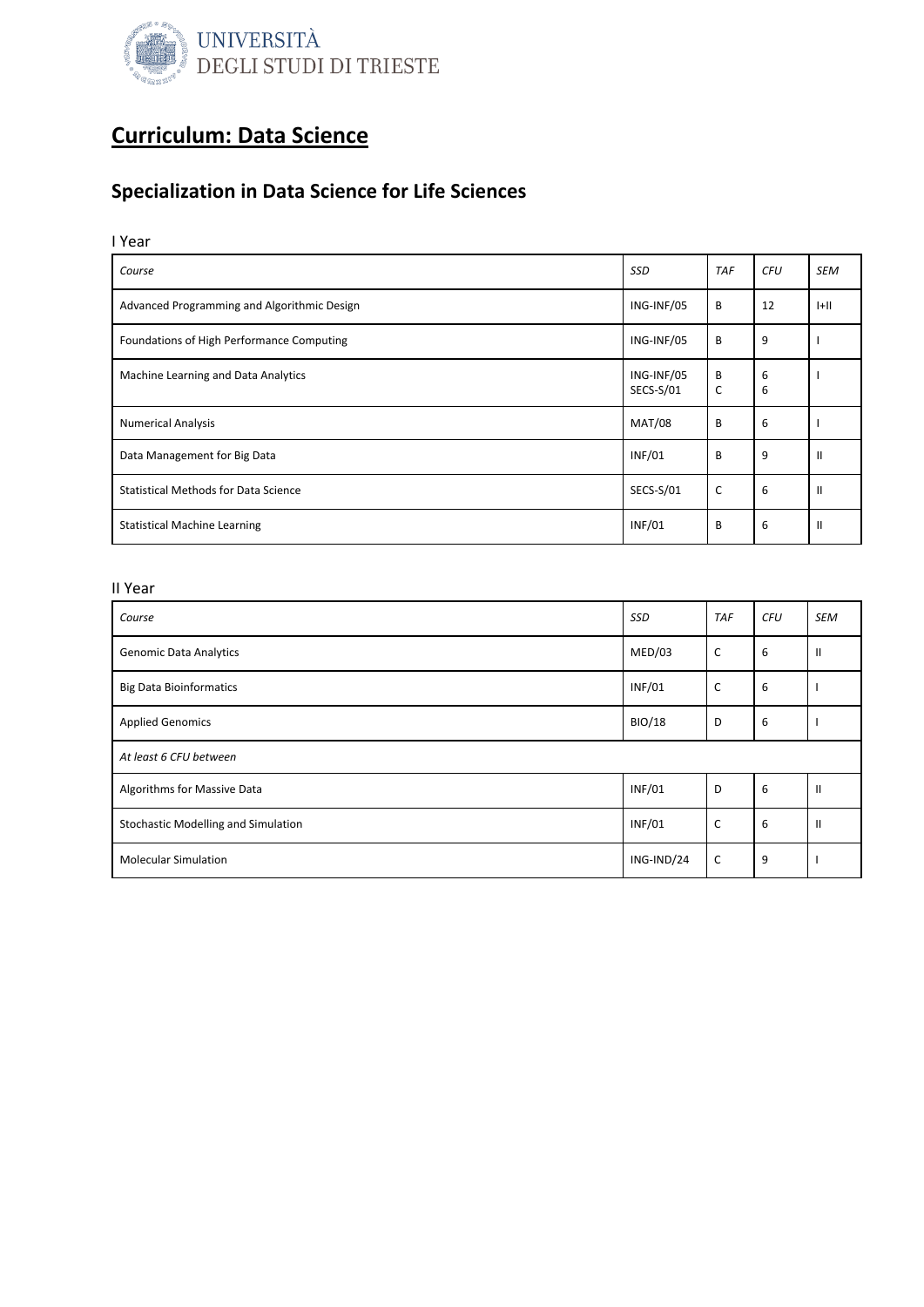

### Specialization in Data Science for Social Sciences

### I Year

| Course                                      | <b>SSD</b>              | <b>TAF</b> | <b>CFU</b> | <b>SEM</b>    |
|---------------------------------------------|-------------------------|------------|------------|---------------|
| Advanced Programming and Algorithmic Design | ING-INF/05              | B          | 12         | H             |
| Foundations of High Performance Computing   | ING-INF/05              | B          | 9          |               |
| Machine Learning and Data Analytics         | ING-INF/05<br>SECS-S/01 | B<br>C     | 6<br>6     |               |
| <b>Numerical Analysis</b>                   | <b>MAT/08</b>           | B          | 6          |               |
| Data Management for Big Data                | <b>INF/01</b>           | B          | 9          | $\mathbf{I}$  |
| <b>Statistical Methods for Data Science</b> | SECS-S/01               | C          | 6          | $\mathbf{II}$ |
| <b>Statistical Machine Learning</b>         | <b>INF/01</b>           | B          | 6          | $\mathbf{I}$  |

| Course                                     | SSD              | <b>TAF</b>   | <b>CFU</b> | <b>SEM</b>     |
|--------------------------------------------|------------------|--------------|------------|----------------|
| Network Science                            | <b>INF/01</b>    | C            | 6          |                |
| Social Network Analysis                    | <b>SECS-S/05</b> | $\mathsf{C}$ | 6          | $\mathbf{H}$   |
| <b>Information Retrieval</b>               | ING-INF/05       | C            | 6          | $\mathbf{II}$  |
| At least 6 CFU (12 TAF D) between          |                  |              |            |                |
| <b>Bayesian Statistics</b>                 | SECS-S/01        | D            | 6          | $\mathbf{II}$  |
| <b>Stochastic Modelling and Simulation</b> | <b>INF/01</b>    | C            | 6          | $\mathbf{II}$  |
| <b>Optimisation Models</b>                 | <b>MAT/09</b>    | C            | 9          | $\mathsf{II}%$ |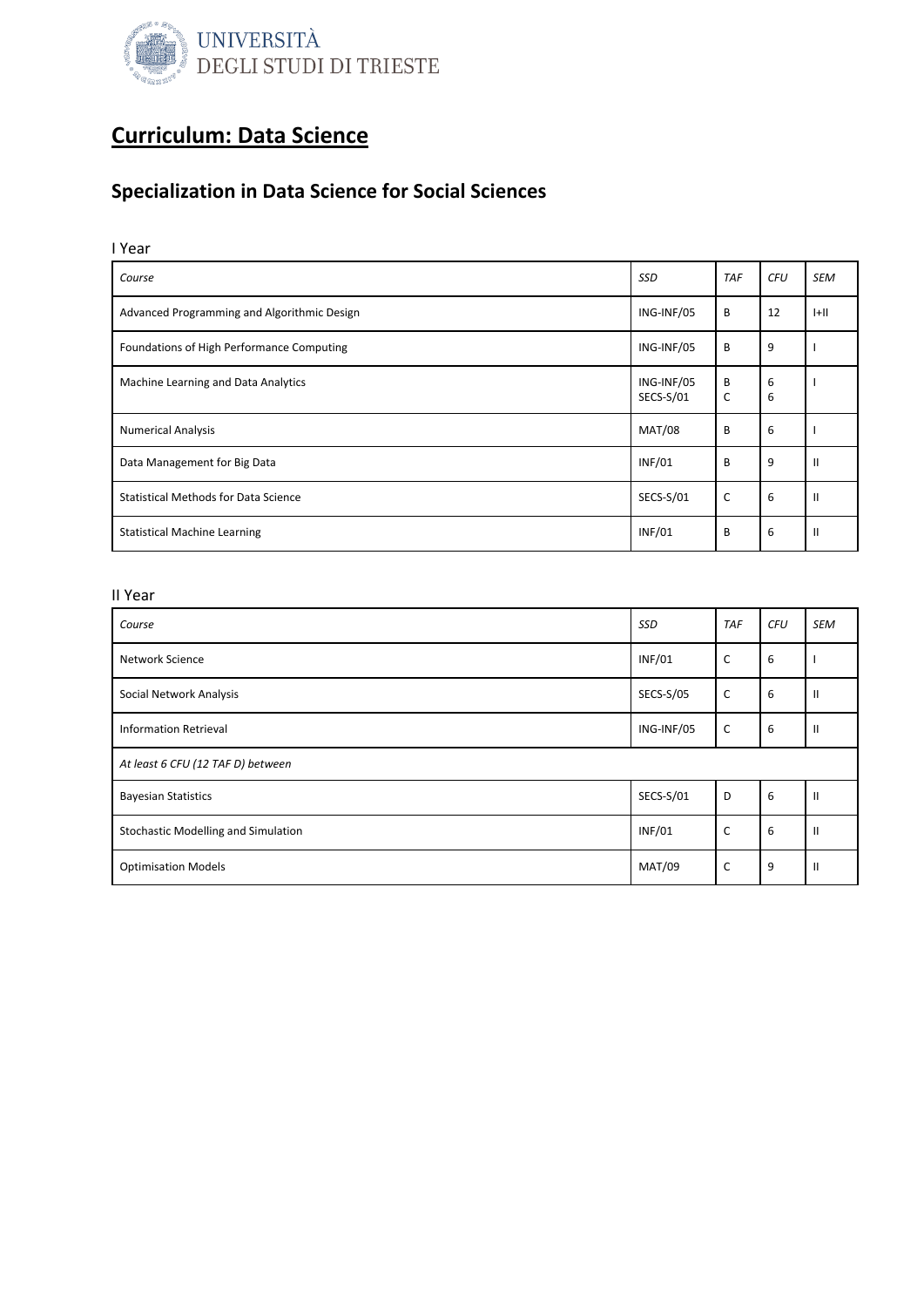

### Specialization in Foundations of Data Science

### I Year

| Course                                      | <b>SSD</b>              | <b>TAF</b> | <b>CFU</b> | <b>SEM</b>    |
|---------------------------------------------|-------------------------|------------|------------|---------------|
| Advanced Programming and Algorithmic Design | ING-INF/05              | B          | 12         | $ +  $        |
| Foundations of High Performance Computing   | ING-INF/05              | B          | 9          |               |
| Machine Learning and Data Analytics         | ING-INF/05<br>SECS-S/01 | B<br>C     | 6<br>6     |               |
| <b>Numerical Analysis</b>                   | <b>MAT/08</b>           | B          | 6          |               |
| Data Management for Big Data                | <b>INF/01</b>           | B          | 9          | $\mathbf{I}$  |
| <b>Statistical Methods for Data Science</b> | SECS-S/01               | C          | 6          | $\mathbf{II}$ |
| <b>Statistical Machine Learning</b>         | <b>INF/01</b>           | B          | 6          | $\mathbf{I}$  |

| Course                                                                 | SSD           | <b>TAF</b>   | <b>CFU</b> | <b>SEM</b>    |  |
|------------------------------------------------------------------------|---------------|--------------|------------|---------------|--|
| Software Development Methods                                           | ING-INF/05    | C            | 6          | ı             |  |
| At least 6 CFU between                                                 |               |              |            |               |  |
| <b>Information Retrieval</b>                                           | ING-INF/05    | C            | 6          | $\mathbf{II}$ |  |
| Network Science                                                        | <b>INF/01</b> | C            | 6          | ı             |  |
| At least 12 CFU (different course than those already selected) between |               |              |            |               |  |
| <b>Information Retrieval</b>                                           | ING-INF/05    | C            | 6          | $\mathbf{II}$ |  |
| Network Science                                                        | <b>INF/01</b> | C            | 6          | ı             |  |
| Computer Vision and Pattern Recognition                                | ING-INF/05    | D            | 6          | I             |  |
| <b>Bayesian Statistics</b>                                             | SECS-S/01     | C            | 6          | $\mathbf{II}$ |  |
| Open Data Management and the Cloud                                     | ING-INF/05    | D            | 6          | $\mathbf{I}$  |  |
| Algorithms for Massive Data                                            | <b>INF/01</b> | D            | 6          | $\mathbf{II}$ |  |
| <b>Optimisation Models</b>                                             | <b>MAT/09</b> | $\mathsf{C}$ | 9          | $\mathbf{II}$ |  |
| <b>Stochastic Modelling and Simulation</b>                             | <b>INF/01</b> | $\mathsf{C}$ | 6          | $\mathbf{II}$ |  |
| <b>Cyber-Physical Systems</b>                                          | <b>INF/01</b> | C            | 6          | $\mathbf{II}$ |  |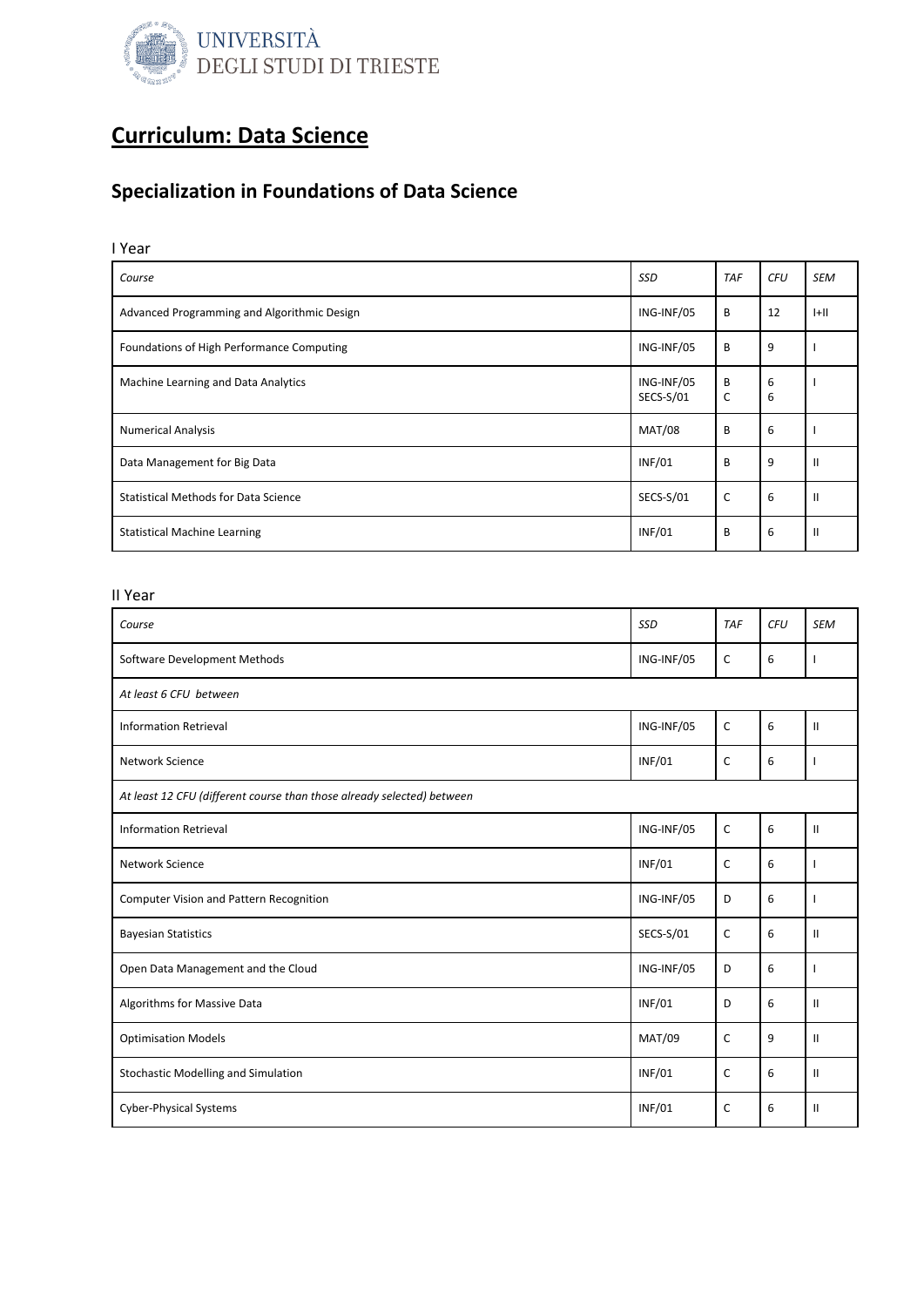

## Specialization in Data Engineering

### I Year

| Course                                      | <b>SSD</b>              | <b>TAF</b> | <b>CFU</b> | <b>SEM</b>    |
|---------------------------------------------|-------------------------|------------|------------|---------------|
| Advanced Programming and Algorithmic Design | ING-INF/05              | B          | 12         | H             |
| Foundations of High Performance Computing   | ING-INF/05              | B          | 9          |               |
| Machine Learning and Data Analytics         | ING-INF/05<br>SECS-S/01 | B<br>C     | 6<br>6     |               |
| <b>Numerical Analysis</b>                   | <b>MAT/08</b>           | B          | 6          |               |
| Data Management for Big Data                | <b>INF/01</b>           | B          | 9          | $\mathbf{II}$ |
| <b>Statistical Methods for Data Science</b> | SECS-S/01               | C          | 6          | $\mathsf{I}$  |
| <b>Statistical Machine Learning</b>         | <b>INF/01</b>           | B          | 6          | $\mathsf{I}$  |

| Course                                  | <b>SSD</b>    | <b>TAF</b> | <b>CFU</b> | <b>SEM</b>   |
|-----------------------------------------|---------------|------------|------------|--------------|
| Software Development Methods            | ING-INF/05    | C          | 6          |              |
| Network Science                         | <b>INF/01</b> | C          | 6          |              |
| Open Data Management and the Cloud      | ING-INF/05    | D          | 6          |              |
| At least 6 CFU between                  |               |            |            |              |
| <b>Information Retrieval</b>            | ING-INF/05    | C          | 6          | $\mathbf{I}$ |
| Computer Vision and Pattern Recognition | ING-INF/05    | D          | 6          |              |
| <b>Bayesian Statistics</b>              | SECS-S/01     | C          | 6          | $\mathbf{I}$ |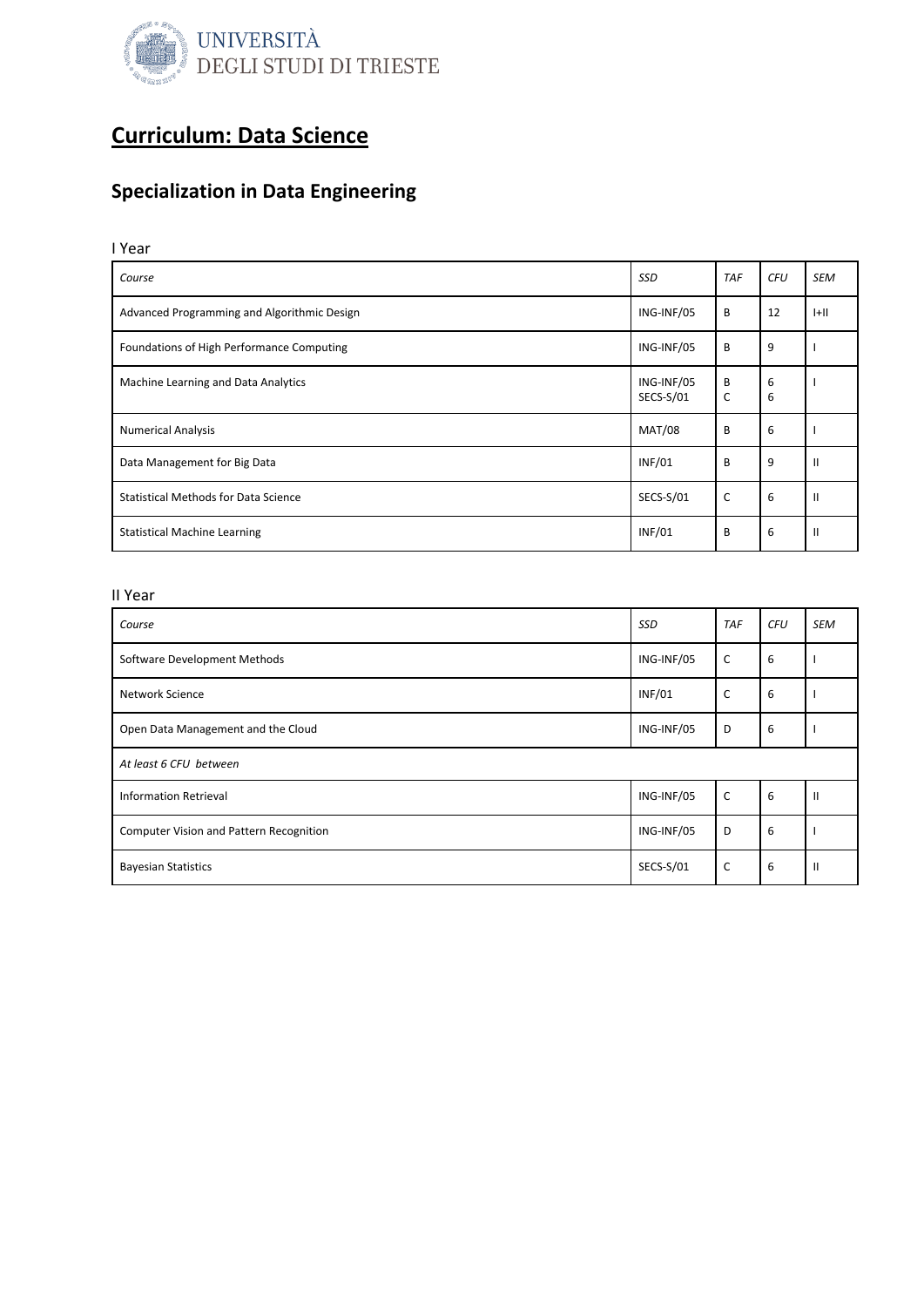

# Specialization in Computational Fluid Dynamics

### I Year

| Course                                      | <b>SSD</b>              | <b>TAF</b> | <b>CFU</b> | <b>SEM</b>    |
|---------------------------------------------|-------------------------|------------|------------|---------------|
| Advanced Programming and Algorithmic Design | ING-INF/05              | B          | 12         | $ +  $        |
| Foundations of High Performance Computing   | ING-INF/05              | B          | 9          |               |
| Machine Learning and Data Analytics         | ING-INF/05<br>SECS-S/01 | B<br>C     | 6<br>6     |               |
| <b>Numerical Analysis</b>                   | <b>MAT/08</b>           | B          | 6          |               |
| Stochastic Modelling and Simulation         | <b>INF/01</b>           | B          | 6          | $\mathbf{I}$  |
| <b>Advanced Numerical Analysis</b>          | <b>MAT/08</b>           | B          | 6          | $\mathbf{II}$ |
| <b>Optimisation Models</b>                  | <b>MAT/09</b>           | B          | 9          | $\mathbf{I}$  |

| Course                                     | SSD           | <b>TAF</b>   | <b>CFU</b> | <b>SEM</b>   |  |
|--------------------------------------------|---------------|--------------|------------|--------------|--|
| <b>Fluid Dynamics</b>                      | ICAR/01       | $\mathsf{C}$ | 6          |              |  |
| Computational Methods for Turbulent Fluids | ICAR/01       | C            | 6          | $\mathbf{I}$ |  |
| <b>Advanced Mathematical Methods</b>       | <b>MAT/05</b> | $\mathsf{C}$ | 6          |              |  |
| At least 6 CFU between                     |               |              |            |              |  |
| Software Development Methods               | ING-INF/05    | C            | 6          |              |  |
| Biofluidodynamics                          | ING-IND/34    | D            | 9          |              |  |
| <b>Environmental Hydraulics</b>            | ICAR/01       | D            | 6          |              |  |
| Physics of Atmosphere                      | <b>FIS/06</b> | D            | 6          | $\mathbf{H}$ |  |
| Oceanography                               | GEO/12        | D            | 6          | $\mathbf{I}$ |  |
| <b>Computational Fluid Mechanics</b>       | ING-IND/10    | D            | 6          | $\mathbf{I}$ |  |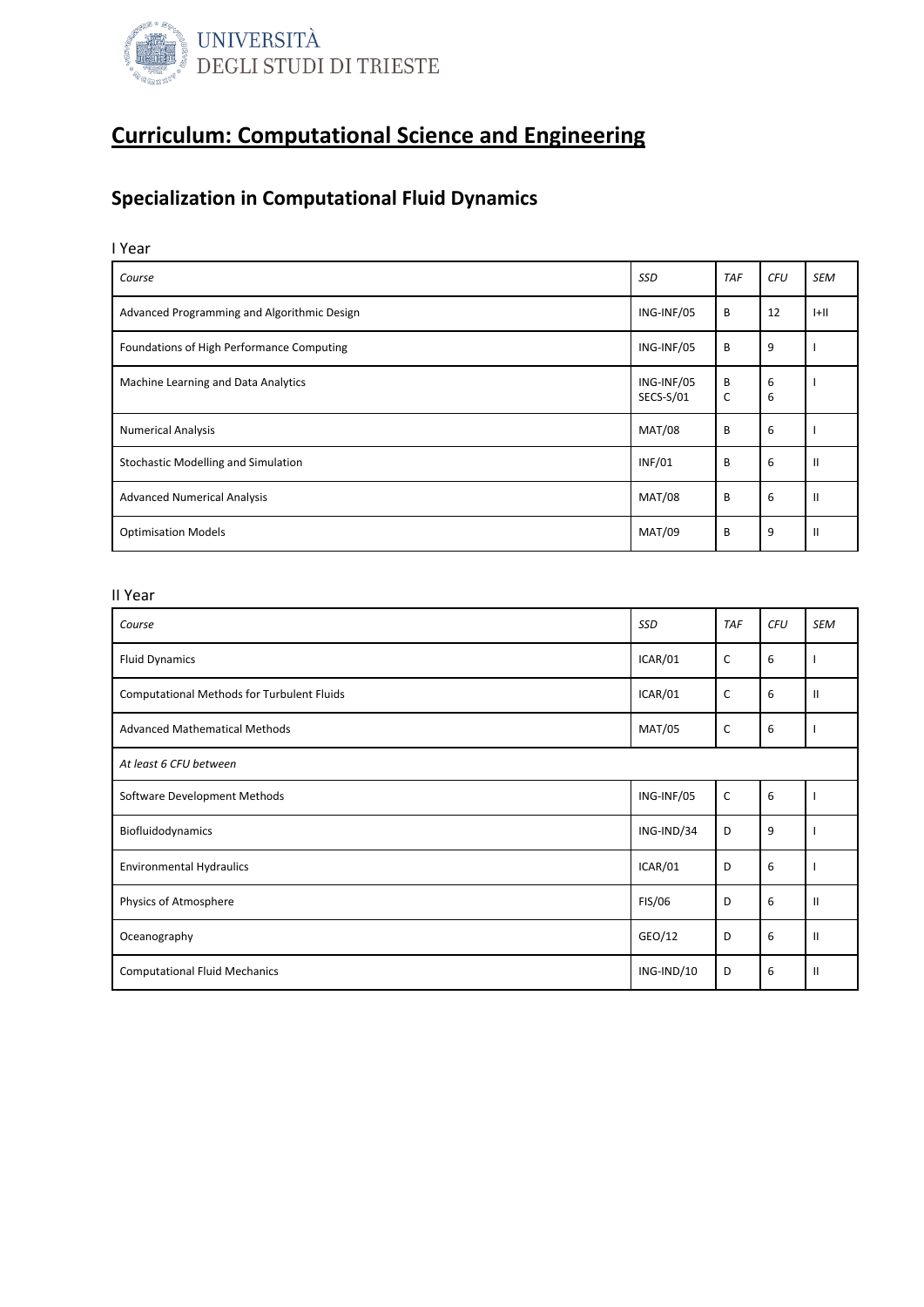

### Specialization in Computational Physics

I Year

| Course                                      | <b>SSD</b>              | <b>TAF</b> | <b>CFU</b> | <b>SEM</b>    |
|---------------------------------------------|-------------------------|------------|------------|---------------|
| Advanced Programming and Algorithmic Design | ING-INF/05              | B          | 12         | H             |
| Foundations of High Performance Computing   | ING-INF/05              | B          | 9          |               |
| Machine Learning and Data Analytics         | ING-INF/05<br>SECS-S/01 | B<br>C     | 6<br>6     |               |
| <b>Numerical Analysis</b>                   | <b>MAT/08</b>           | B          | 6          |               |
| <b>Stochastic Modelling and Simulation</b>  | <b>INF/01</b>           | B          | 6          | $\mathbf{H}$  |
| <b>Advanced Numerical Analysis</b>          | <b>MAT/08</b>           | B          | 6          | $\mathbf{H}$  |
| <b>Optimisation Models</b>                  | <b>MAT/09</b>           | B          | 9          | $\mathbf{II}$ |

| Course                                  | SSD           | <b>TAF</b>   | <b>CFU</b> | <b>SEM</b>    |
|-----------------------------------------|---------------|--------------|------------|---------------|
| <b>Computational Physics Laboratory</b> | FIS/01        | $\mathsf{C}$ | 6          | $\mathbf{II}$ |
| At least 6 CFU (TAF C) between          |               |              |            |               |
| <b>Molecular Simulation</b>             | ING-IND/24    | $\mathsf{C}$ | 9          |               |
| <b>Fluid Dynamics</b>                   | ICAR/01       | C            | 6          |               |
| At least 12 CFU (TAF D) between         |               |              |            |               |
| Numerical Methods in Quantum Mechanics  | <b>FIS/03</b> | D            | 6          | $\mathbf{II}$ |
| Simulation of Multibody Systems         | FIS/03        | D            | 6          | $\mathbf{II}$ |
| Physics of Atmosphere                   | <b>FIS/06</b> | D            | 6          | $\mathbf{II}$ |
| <b>Computational Quantum Chemistry</b>  | CHIM/02       | C            | 6          | $\mathbf{II}$ |
| <b>Fluid Dynamics</b>                   | ICAR/01       | C            | 6          |               |
| <b>Molecular Simulation</b>             | ING-IND/24    | $\mathsf{C}$ | 9          |               |
| <b>Statistical Mechanics</b>            | CHIM/02       | D            | 6          |               |
| Software Development Methods            | ING-INF/05    | $\mathsf{C}$ | 6          | ı             |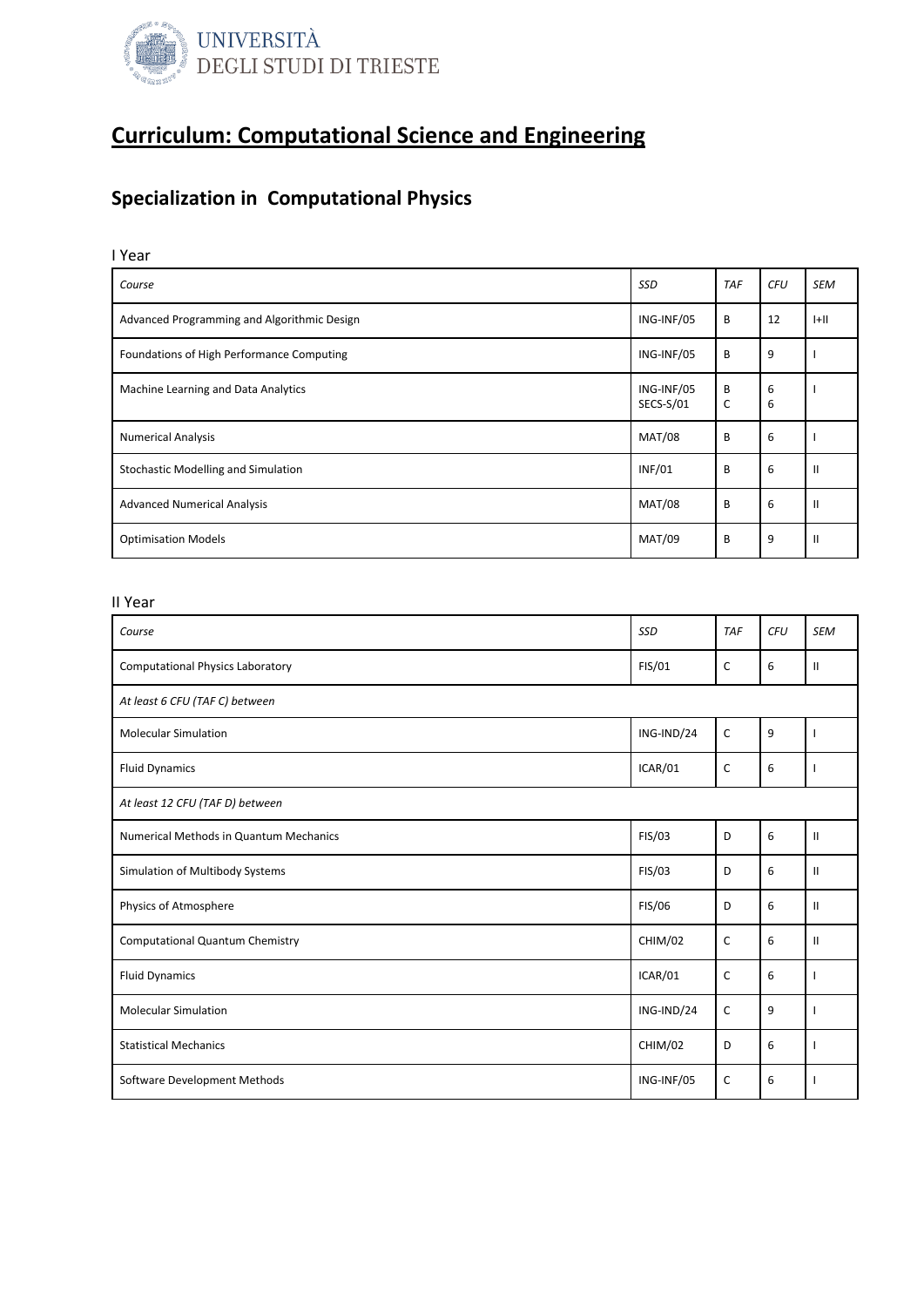

### Specialization in Computational Cosmology

I Year

| Course                                      | <b>SSD</b>              | <b>TAF</b> | <b>CFU</b> | <b>SEM</b>    |
|---------------------------------------------|-------------------------|------------|------------|---------------|
| Advanced Programming and Algorithmic Design | ING-INF/05              | B          | 12         | H             |
| Foundations of High Performance Computing   | ING-INF/05              | B          | 9          |               |
| Machine Learning and Data Analytics         | ING-INF/05<br>SECS-S/01 | B<br>C     | 6<br>6     |               |
| <b>Numerical Analysis</b>                   | <b>MAT/08</b>           | B          | 6          |               |
| Stochastic Modelling and Simulation         | <b>INF/01</b>           | B          | 6          | $\mathsf{I}$  |
| <b>Advanced Numerical Analysis</b>          | <b>MAT/08</b>           | B          | 6          | $\mathbf{H}$  |
| <b>Optimisation Models</b>                  | <b>MAT/09</b>           | B          | 9          | $\mathbf{II}$ |

#### II Year

| Course                                           | SSD           | <b>TAF</b> | <b>CFU</b> | <b>SEM</b>    |
|--------------------------------------------------|---------------|------------|------------|---------------|
| Astrophysics                                     | <b>FIS/05</b> | C          | 6          |               |
| Formation of Cosmological Large-Scale Structures | <b>FIS/05</b> | C          | 9          |               |
| Introduction to Cosmology                        | <b>FIS/05</b> | F          | 1          |               |
| <b>Theoretical Astrophysics</b>                  | <b>FIS/05</b> | D          | 6          |               |
| At least 6 CFU (TAF D) between                   |               |            |            |               |
| <b>Computational Physics Laboratory</b>          | FIS/01        | C          | 6          | $\mathbf{H}$  |
| Simulation of Multibody Systems                  | FIS/03        | D          | 6          | $\mathbf{II}$ |

This specialization is recommended only to students with a bachelor in Physics.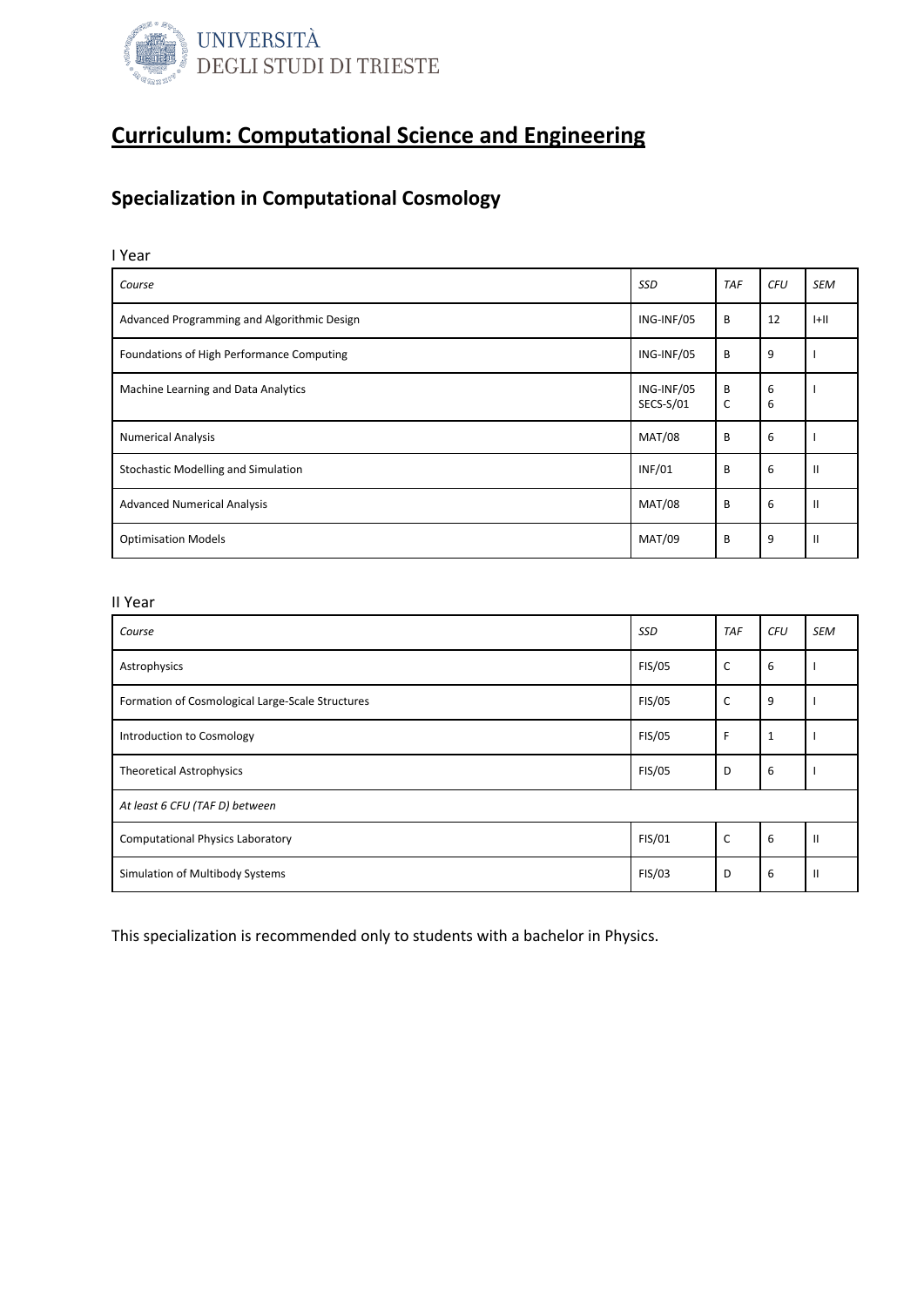

## Specialization in Computational Chemistry

| I Year                                      |                         |            |            |              |
|---------------------------------------------|-------------------------|------------|------------|--------------|
| Course                                      | <b>SSD</b>              | <b>TAF</b> | <b>CFU</b> | <b>SEM</b>   |
| Advanced Programming and Algorithmic Design | ING-INF/05              | B          | 12         | $ +  $       |
| Foundations of High Performance Computing   | ING-INF/05              | B          | 9          |              |
| Machine Learning and Data Analytics         | ING-INF/05<br>SECS-S/01 | B<br>C     | 6<br>6     |              |
| <b>Numerical Analysis</b>                   | <b>MAT/08</b>           | B          | 6          |              |
| Stochastic Modelling and Simulation         | <b>INF/01</b>           | B          | 6          | $\mathbf{I}$ |
| <b>Advanced Numerical Analysis</b>          | <b>MAT/08</b>           | B          | 6          | $\mathbf{I}$ |
| <b>Optimisation Models</b>                  | <b>MAT/09</b>           | B          | 9          | $\mathbf{I}$ |

| Course                                  | <b>SSD</b> | <b>TAF</b>   | <b>CFU</b> | <b>SEM</b>    |
|-----------------------------------------|------------|--------------|------------|---------------|
| <b>Computational Physics Laboratory</b> | FIS/01     | $\mathsf{C}$ | 6          | $\mathbf{H}$  |
| <b>Computational Quantum Chemistry</b>  | CHIM/02    | $\mathsf{C}$ | 6          | $\mathbf{II}$ |
| <b>Molecular Simulation</b>             | ING-IND/24 | $\mathsf{C}$ | 9          |               |
| At least 6 CFU (TAF D) between          |            |              |            |               |
| Numerical Methods in Quantum Mechanics  | FIS/03     | D            | 6          | $\mathbf{I}$  |
| Simulation of Multibody Systems         | FIS/03     | D            | 6          | $\mathbf{I}$  |
| <b>Statistical Mechanics</b>            | CHIM/02    | D            | 6          |               |
| Software Development Methods            | ING-INF/05 | $\mathsf{C}$ | 6          |               |